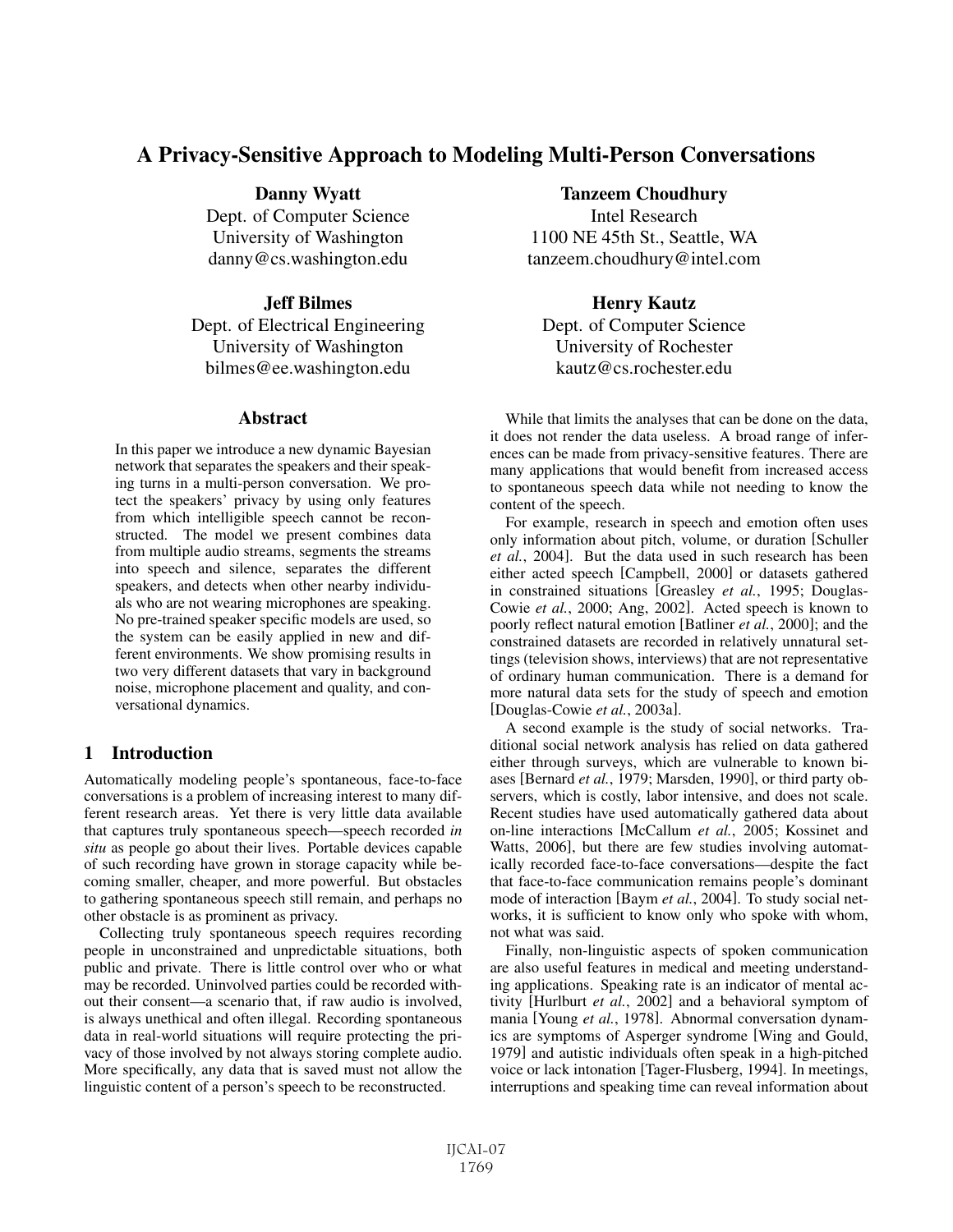status and dominance [Hawkins, 1991] and gender specific differences in interruptions and the consequences of those differences are active topics of research [Tannen, 1993]. None of these features require access to linguistic content, and all of these applications would benefit from increased access to natural speech data.

## 1.1 Problem Description

Our specific long-term goal is to model the evolution of spontaneous face-to-face interactions within groups of individuals over extended periods of time. In order to protect the privacy of both research subjects and the non-subjects with whom they come into contact, we must ensure that the acoustic information that is saved cannot be used to reconstruct intelligible speech. The stored features must contain enough information to serve as input to models of conversational and social dynamics, but at the same time have insufficient information to reconstruct what is being said, or to positively identify individuals who are not wearing microphones.

The work presented in this paper is the first step toward our goal. We present an unsupervised approach to separating speakers and their turns in a multi-person conversation, relying only on acoustic features that do not compromise privacy. The features employed are useful for modeling conversational dynamics—who is speaking and how—but are not sufficient for speech recognition.

Our work is novel in several ways. The key contribution is a joint probabilistic model that combines streams of acoustic features from a set of individuals wearing microphones, infers when there is speech present, separates the different speakers from each other, and also detects when other individuals around them—who are not equipped with microphones are speaking. It does not require pre-trained speaker specific models, and thus scales to any number of users and can be used with new speakers and in new environments. Our model can be extended to a dynamically varying number of speakers, where new audio streams come and go whenever a new person enters or exits a group. We also introduce a novel feature set that is useful for segmenting speakers and for modeling conversation attributes, but that cannot be used to transcribe the actual words spoken during a conversation.

## 1.2 Related Work

Most of the work in modeling spoken conversations has been done in the domain of meeting understanding [NIST, 2006; Dielmann and Renals, 2004]. One of the goals in meeting understanding is speaker diarization: determining who spoke when [Reynolds and Torres-Carrasquillo, 2005]. All of the work that we have found in this domain assumes access to the full audio and that it is not necessary to remove information that can be used to transcribe speech.

Much previous work has been done in linguistic conversation analysis [Ochs *et al.*, 1996; Sacks, 1992]. Clearly, that work relies almost solely on information about the words that are spoken, and not the basic acoustics of speech. As such, the model presented in this paper is complementary to traditional conversation analysis. However, inasmuch as conversations are considered turn taking between speakers, our



Figure 1: The source-filter model for speech production.

model's ability to infer speaker turns can be seen as a necessary low-level enabler for higher level conversation understanding.

Finally, as previously mentioned, there has been much research into recognizing emotions associated with speech [Douglas-Cowie *et al.*, 2003b]. Many of these emotionrecognition applications may not need to know the words that are spoken. [Shriberg, 2005] mentions the importance of modeling natural speaking behavior and identifies it as a fundamental challenge for spoken language applications.

## 2 Speech Features and Privacy

We begin by giving a very simple description of speech production based on the source-filter model [Quatieri, 2001] (see Figure 1). Most speech sounds can be modeled with two independent components: (i) the source sound generated in the glottis and (ii) the filter (the vocal tract) that shapes the spectrum of the source sound. The source can be either voiced with fundamental frequency F0 (the pitch) or unvoiced with no fundamental frequency. Prosodic information about speech (intonation, stress, and duration) is described by how the fundamental frequency and energy (volume) change during speech. The frequency response of the vocal tract particularly the resonant peaks (the formants)—contains information about the actual phonemes that are the basis for words. To reproduce speech intelligibly, information on at least three formants is required [Donovan, 1996]. Any processing of the audio that removes information about the formants will ensure that intelligible speech can not be synthesized from the information that remains, and privacy will be preserved.

To detect speech (and specifically, voiced speech) and model how something is being said, we extract features that contain information about the source and prosody but not about the formants. Three features that have been shown to be useful for robustly detecting voiced speech under varying noise conditions are: (i) non-initial maximum autocorrelation peak, (ii) the total number of autocorrelation peaks and (iii) relative spectral entropy [Basu, 2002] computed on 16 ms chunks of audio. Because of the periodic components of voiced speech (see Figure 1), the autocorrelation will have a small number of sharp peaks. Similarly, the relative spectral entropy between the spectrum at time  $t$  and the local mean spectrum (800 ms window) will be high for voiced speech even in the presence of indoor and outdoor noise (e.g. wind, fan).

Beyond detecting the spoken regions, the system needs additional information to separate the different participants in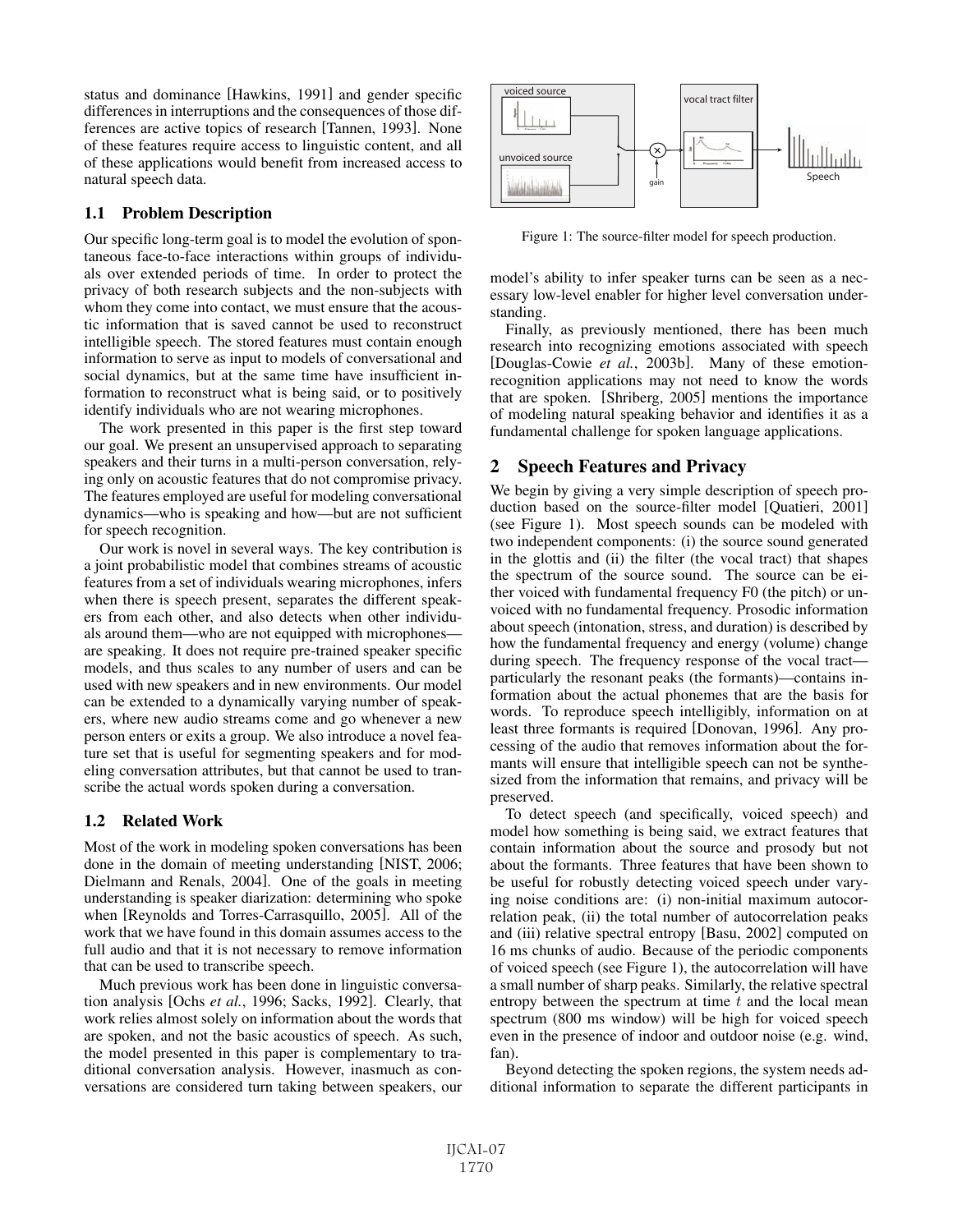

Figure 2: DBN model for multi-person conversation

the conversation. We found two features to be useful for this purpose: (i) the absolute energy, and (ii) the entropy of the energy distribution across the different microphones (described in more detail in Section 3).

Summarizing, the complete list of acoustic features that must be saved for our model are: (i) non-initial maximum autocorrelation peak, (ii) the total number of autocorrelation peaks, (iii) relative spectral entropy, and (iv) energy.

## 3 Multi-Person Conversation Model

Let us assume there are N individuals wearing microphones. Given acoustic features from these  $N$  microphones, we want to detect when one of the wearers is speaking as well as when the microphones are picking up speech from others in the area not wearing microphones. A dynamic Bayesian network (DBN) [Dean and Kanazawa, 1988] is a flexible way to combine all of the features into a unified model used to infer who is speaking when. The state factorization of DBNs makes it relatively simple to express complex dependencies between different variables in the system. Figure 2 depicts our DBN model for inferring both spoken segments as well as identifying the speaker of those segments ( $N = 3$  in this example). The shaded nodes are the observed variables whose values are inputs to the system and the hidden nodes are the variables whose values are to be inferred.

Each time step in the DBN corresponds to a small chunk, or frame, of audio data. In all of our experiments we used frames with a length of 33.33 ms 16.67 ms of overlap with the previous frame.

Below we describe how the different variables are specified and the dependencies between them.

#### Group state  $G_t$

The group node  $G_t$  determines who is holding the floor or taking a turn to speak. It is a discrete random variable with cardinality  $N + 2$ : one state for no speaker (silent regions), one state for each of the N people wearing microphones, and one state for any other speakers not wearing microphones. The group state  $G_t$  depends on  $G_{t-1}$ , and the conditional probability  $P(G_t|G_{t-1})$  encodes the probability of turn transitions between speakers. At time  $t = 0$  all states are equally likely:  $P(G_0) = 1/(N + 2)$ . The group node allows us to constrain the individual states described below, and reduces the complexity of the conditional probability table (CPT) we would otherwise have to model to capture dependencies between speakers.

## State of the individuals wearing microphones  $\mathbf{M}_t^i$

The binary random variable  $M_t^i$  indicates whether the *i*-th individual wearing a microphone is speaking. The condiindividual wearing a microphone is speaking. The conditional probability  $P(M_i^i | G_t)$  is set to be semi-deterministic:<br> $P(M_i^i = 1 | G_t = a) \approx 1$  when  $a = i$  and  $\approx 0$  otherwise.  $P(M_t^i = 1 | G_t = g) \approx 1$  when  $g = i$ , and  $\approx 0$  otherwise.<br>This imposes the constraint that—most of the time—neonle This imposes the constraint that—most of the time—people do not talk simultaneously during a conversation. Note that it is still possible, though highly unlikely, for multiple  $M_t^i$ <br>variables to be true while  $G_t$  is held to a single speaker variables to be true while  $G_t$  is held to a single speaker.

#### State of unmiked others  $U_t$

Similar to  $M_t^i$ , the unmiked other node  $U_t$  is a binary ran-<br>dom variable that indicates whether anyone not wearing a dom variable that indicates whether anyone not wearing a microphone is speaking. If there are multiple unmiked persons present, they are all modeled by this node.  $U_t$  is conditioned on the group node  $G_t$  and the aggregate voicing node  $A_V^V$  which indicates whether any microphone detected voiced<br>speech (and is described in more detail below). The condispeech (and is described in more detail below). The conditional probability  $P(U_t|G_t, A_t^v = 1)$  is defined identically to  $P(M_t^i|G_t)$  and  $P(U_t = 1|G_t | A_t^v = 0) \approx 0$  $P(M_t^i|G_t)$ , and  $P(U_t = 1|G_t, A_t^v = 0) \approx 0$ .

## Voicing states  $\mathbf{V}_t^i$  and aggregate voicing  $\mathbf{A}_t^V$

The voicing states  $V_t^i$  are binary variables that indicate whether microphone *i* has recorded sound consistent with whether microphone  $i$  has recorded sound consistent with voiced human speech. The parents of  $V_t^i$  are  $M_t^i$  and the previous  $V_t^i$ . Since each microphone can pick up speech previous  $V_{t-1}^i$ . Since each microphone can pick up speech from its wearer as well as other speakers nearby the condifrom its wearer as well as other speakers nearby, the conditional probabilities of the  $V_i^i$  nodes are defined as  $P(V_i^i = 1 | M_i^i = 1) \approx 1$  and  $P(V_i^i = 1 | M_i^i = 0) = 0.5$  In other  $1|M_t^i = 1] \approx 1$  and  $P(V_t^i = 1|M_t^i = 0) = 0.5$ . In other words if person *i* is speaking it is highly likely her microwords, if person  $i$  is speaking it is highly likely her microphone will record voiced speech, and if she is not speaking there is a uniform probability that her microphone will record voiced speech.

The node  $A_t^V$  is an aggregate voicing node that is the deter-<br>nistic logical OR of all the  $V_t^i$  nodes. We describe below ministic logical OR of all the  $V_t^i$  nodes. We describe below<br>how  $A_t^V$  helps distinguish other individuals speaking from how  $A_t^V$  helps distinguish other individuals speaking from silent regions silent regions.

# Observations  $\mathbf{O}_t^i, \mathbf{E}_t^{i,j},$  and  $\mathbf{H}_t^e$

The observed variables obtained from the acoustic features of the N microphones are included at various points in the DBN as children of  $M_t^i$ ,  $U_t$ , and  $V_t^i$ .<br>  $O_t^i$  is a three-dimensional v

 $O_t^i$  is a three-dimensional variable that includes the three<br>tures previously mentioned as having been useful for defeatures previously mentioned as having been useful for detecting voiced speech (non-initial maximum autocorrelation peak, number of autocorrelation peaks, and relative spectral entropy).  $P(O_t^i = o | V_t^i = v)$  is modeled by a 3D Gaussian<br>with full covariance matrix. The  $P(O_t^i | V_t^i)$  parameters are with full covariance matrix. The  $P(O_t^i|V_t^i)$  parameters are<br>learned from a set of labeled data (where  $V_t^i$  is given) containlearned from a set of labeled data (where  $V_t^i$  is given) contain-<br>ing speakers who are not present in any of the data we evaling speakers who are not present in any of the data we evaluated here. Learning these features in this manner has been shown to be speaker-independent and robust across different environmental conditions [Choudhury and Basu, 2004].

 $E_t^{i,j}$  is a two-dimensional variable containing the log en-<br>view of microphones i and i averaged over a 333 ms ergies of microphones  $i$  and  $j$  averaged over a 333 ms window centered at time  $t$ . The conditional distribution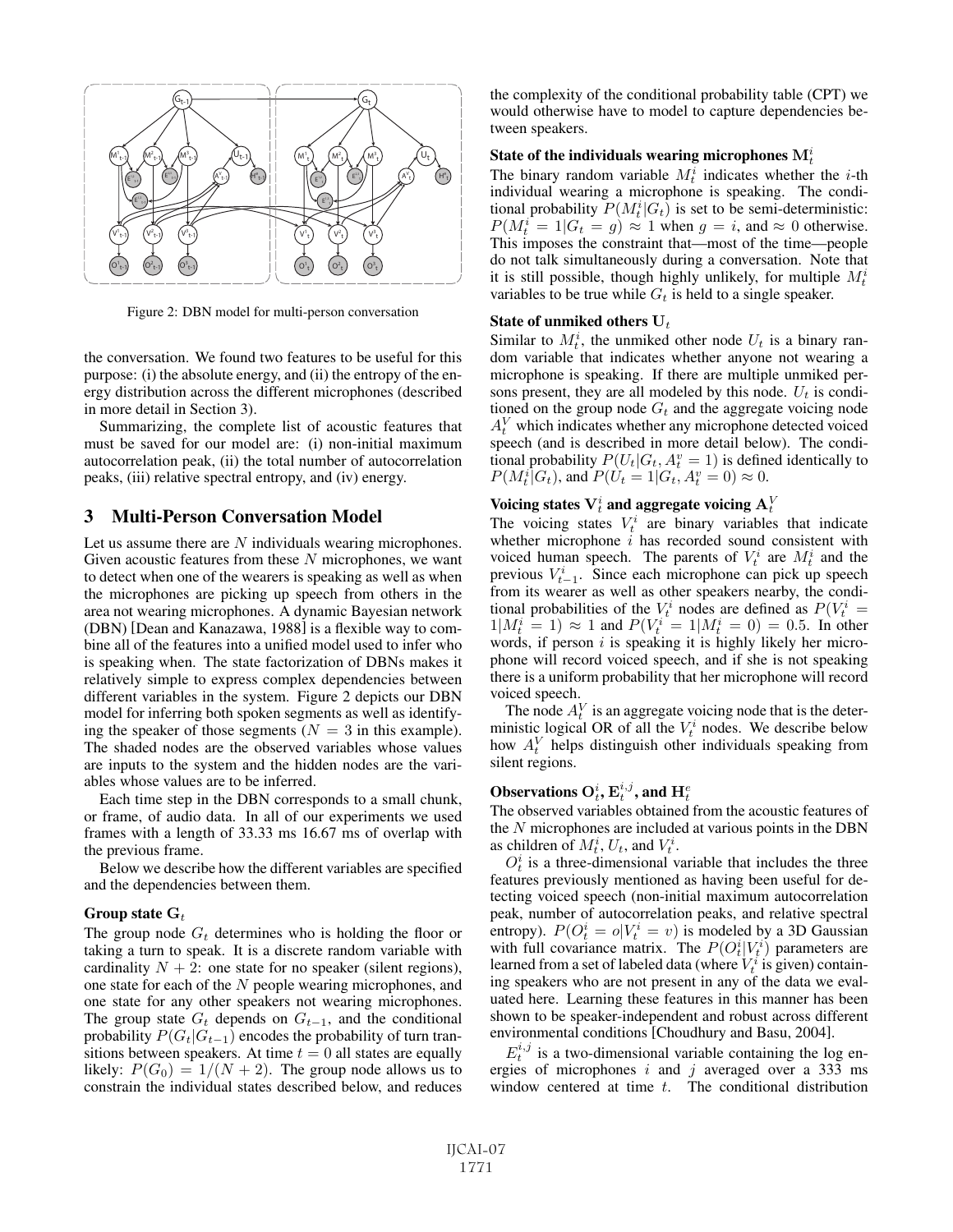

Figure 3: Pairwise log energies.



Figure 4: Log entropy of energy distribution across microphones.

 $P(E_t^{i,j}|M_t^i, M_t^j)$  is modeled with a full covariance 2D Gaus-<br>sian. This pairwise energy feature associates voiced regions sian. This pairwise energy feature associates voiced regions with their speaker. If person  $i$  speaks at time  $t$ , then her energy should be higher than  $j$ 's (and vice versa). When both  $i$  and  $j$  speak, both of their microphones have high energy and when neither speaks both of their microphones have low energy. Figure 3 illustrates an example of this.

 $H_t^e$  is the entropy of the log-energy distribution across  $N$  microphones. This feature is useful for determining all  $N$  microphones. This feature is useful for determining whether voiced regions come from a speaker not wearing a microphone. When a person wearing a microphone speaks, his microphone will be significantly louder than the others' and the entropy will be low. When a person not wearing a microphone speaks, her energy will be spread more uniformly across all microphones and the entropy will be high. Figure 4 illustrates an example of this.

 $H_t^e$  is computed as follows. First, all microphones' energies are normalized to a distribution:  $P_e(\tau) = \frac{e_i(\tau)}{\sum_j e_j(\tau)}$  $\frac{\mu_i(\tau)}{j\,e_j(\tau)}.$ Then  $H_{\tau}$  is computed as the entropy of  $P_e(\tau)$ . Finally,  $H_t^e$ <br>is the average of H<sub>-</sub> over a 333 ms window centered at time is the average of  $H<sub>\tau</sub>$  over a 333 ms window centered at time t. We use the log of  $H_t^e$  and model that with a 1D Gaussian random variable conditioned on  $U_t$ random variable conditioned on  $U_t$ .

Although  $H_t^e$  is a useful feature for distinguishing whether<br>eech comes from a person wearing a microphone or from speech comes from a person wearing a microphone or from one who is not, it does not help distinguish between when an unmiked person is speaking and when no one is speaking. Entropy is high in both of those cases. However, information about the voicing states  $V_t^i$  taken together with the entrony can distinguish those situations. If there is voicing entropy can distinguish those situations. If there is voicing and the entropy is high then it is likely that someone else (i.e. someone not wearing a microphone) is speaking. It is here that the aggregate voicing node  $A_t^V$  is useful. We define  $P(I_L | G_t = u | A^V = 1) \approx 1$  (where u is the state of fine  $P(U_t|G_t = u, A_t^V = 1) \approx 1$  (where u is the state of node  $G_t$  that indicates an unmiked person is speaking) and node  $G_t$  that indicates an unmiked person is speaking), and  $P(I_L|G_t \mid A^V) \approx 0$  if  $G_t \neq u$  or if  $A^V = 0$ . Loosely, this  $P(U_t|G_t, A_t^V) \approx 0$  if  $G_t \neq u$  or if  $A_t^V = 0$ . Loosely, this means that the model will only infer an unmiked speaker if means that the model will only infer an unmiked speaker if at least one microphone picked up voiced speech and that speech cannot be assigned to any of the miked speakers.

#### 3.1 Parameter Learning and Inference

Learning is done in an entirely unsupervised manner using expectation maximization (EM). Unsupervised learning is important for this application, given the privacy constraints associated with recording spontaneous speech. Raw audio will not be available for labeling speaker-specific data, so the model must be able to fit itself to unlabeled data.

However, with a large number of parameters, EM can often converge to values that do not result in accurate inferences. To prevent this, we clamp most of the above parameters to their pre-defined or pre-trained values. Indeed, only the Gaussians associated with the energy-based observations  $(P(E_t^{i,j} | M^i, M^j)$  and  $P(H_t^e | U_t)$ ) are learned during EM.<br>(As mentioned the Gaussians associated with the voicing ob-(As mentioned, the Gaussians associated with the voicing observations are pre-trained in a speaker-independent way.) All of the transition probabilities and semi-deterministic conditional probabilities are fixed at predefined values. We did experiment with leaving more parameters free and the resulting inferences were much less accurate.

Once the free parameters are learned with EM, exact inference is done using the junction tree algorithm. During decoding, we infer the most likely state sequence for the group node G, speaker nodes  $M_t^i$  and  $U_t$ , and voicing nodes  $\overline{V}_t^i$ . We use the Graphical Models Toolkit (GMTK) for all of our learning the Graphical Models Toolkit (GMTK) for all of our learning and inference [Bilmes and Zweig, 2002].

### 4 Experiments and Results

Experimental evaluations were performed on two datasets: (i) the publicly available scripted meeting corpus (M4) from IDIAP [McCowan *et al.*, 2003] and (ii) a labeled dataset of natural interactions that we collected. The M4 corpus contains 27 four person meetings, each of them about five minutes long. The dataset has audio recordings from 12 microphones—one 8 microphone array and 4 lapel microphones. The speakers in each recording followed a script for certain meeting-wide activities (e.g., discussion, argument, monologue) but were not told what to say. In our experiments, we used data only from the lapel microphones as it most closely resembles our data collection setup. Overall, this dataset is quite clean and does not have much background noise. We evaluated the performance of our model on 13 randomly selected meetings from this corpus.

The dataset we collected is much more challenging. It has a significant amount of background noise and distant speech. There are 6 conversations collected in 4 different locations: a meeting room, an elevator, a hallway, and a loud and noisy atrium. The speakers were told where to go but not what to talk about. They are all friends and had no trouble filling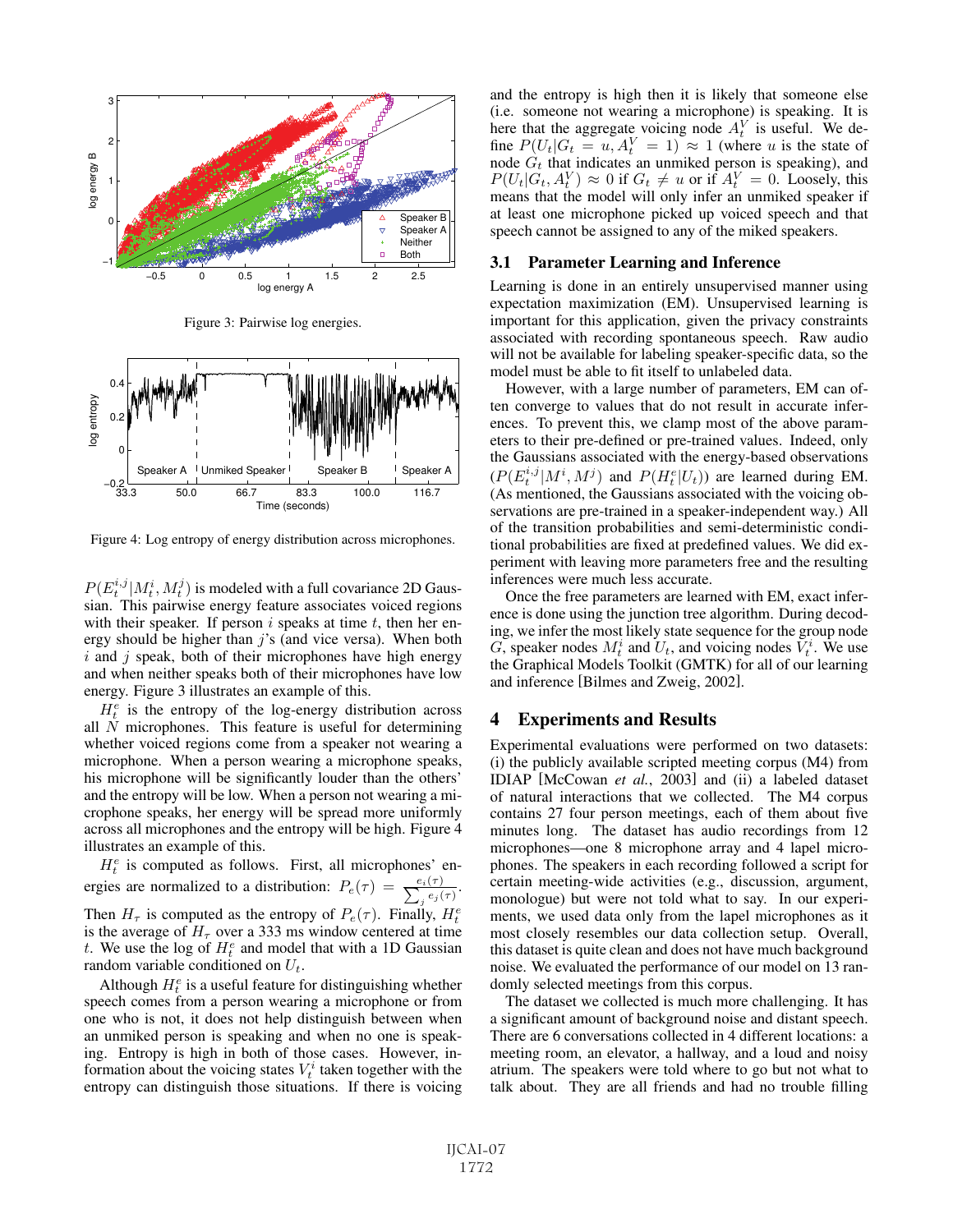

Figure 5: Two people wearing our portable recording equipment. The sensing unit is at their right shoulders.

the time with spontaneous conversation. For recording, we used an inexpensive condenser microphone, which is part of a multi-modal sensing unit (dimensions: 60 mm x 30 mm x 25 mm) [Welbourne *et al.*, 2005]. The sensing unit is clipped to the strap of a small over the shoulder bag. The unit sits near the upper right shoulder, but can move so the microphone is not always at a fixed location from the mouth. A PDA in the bag records the audio data. Figure 5 shows two people wearing the equipment. Unlike the M4 data, where all lapel microphones are tethered to the same recording computer, each person in our data carries with her all the equipment needed for recording. Thus, our participants can move about independently and interact in a more natural manner.

To evaluate the speaker segmentation performance, we learned the unclamped parameters of the model in an unsupervised manner for each meeting independently. Once the learning was done, we inferred the most likely state sequence for the group state node  $G_t$  and speaker nodes  $M_t^i$  and  $U_t$ .<br>We compute four evaluation metrics that compare the

We compute four evaluation metrics that compare the inferred value of  $G_t$  to ground truth. (i) The per frame error rate is the fraction of frames in which the value of  $G_t$ does not match the ground truth speaker. We do not consider frames that have more than one ground truth speaker. (ii) The diarization error rate (DER) is a standard metric used by NIST [NIST, 2006] to measure the performance of speaker segmentation systems. It is a relaxed version of frame error rate that merges pauses shorter than 0.3 s long and ignores 0.25 s of data around a change in speaker. These relaxations account for perceptual difficulties in labeling speech at such a fine time granularity. (iii) Precision is the fraction of the total number of inferred speaker frames that are correct. (iv) Recall is the fraction of truly spoken frames for which any speaker is inferred (in other words, the accuracy of basic speech-detection).

The results for the M4 corpus are in Table 1 and the results for our dataset are in Tables 2(a) and 2(b). In both datasets, all participants wear microphones. To test the performance of our model with unmiked speakers, we selectively ignored the data from some participants' microphones. Results shown for

| mics | frame err. | $DER \mid prec.$ |       | recall |
|------|------------|------------------|-------|--------|
|      | 19.48      | 15.94            | 83.27 | 95.57  |
|      | 21.62      | 18.15            | 81.22 | 95.52  |
|      | 22.98      | 19.79            | 79.82 | 95.33  |

Table 1: Results for the M4 corpus. All meetings had 4 participants.

| speakers                | mics | frame err. | <b>DER</b> | prec. | recall |  |  |
|-------------------------|------|------------|------------|-------|--------|--|--|
| 4                       | 4    | 31.73      | 24.10      | 68.18 | 95.69  |  |  |
|                         | 3    | 31.27      | 23.72      | 70.74 | 95.23  |  |  |
|                         | 2    | 30.52      | 23.18      | 70.45 | 96.25  |  |  |
| 3                       | 3    | 33.07      | 27.60      | 65.49 | 90.17  |  |  |
|                         | 2    | 35.47      | 29.99      | 64.09 | 90.66  |  |  |
| 2                       | 2    | 28.23      | 17.47      | 72.49 | 93.86  |  |  |
| (a) Ouiet environments. |      |            |            |       |        |  |  |
|                         |      |            |            |       |        |  |  |
| speakers                | mics | frame err. | <b>DER</b> | prec. | recall |  |  |
| 4                       | 4    | 42.80      | 39.70      | 56.27 | 95.35  |  |  |
|                         | 3    | 44.77      | 40.79      | 54.55 | 94.60  |  |  |
|                         | 2    | 46.28      | 41.87      | 53.82 | 96.02  |  |  |
| 3                       | 3    | 23.96      | 13.56      | 76.77 | 98.52  |  |  |
|                         | 2    | 25.23      | 14.91      | 75.52 | 98.90  |  |  |
| 2                       | 2    | 40.87      | 29.59      | 60.92 | 95.98  |  |  |

Table 2: Results on our data.

cases with fewer microphones than speakers are the averages of results for all permutations of that number of microphones across that number of speakers.

The first thing to note is that the DER scores on the M4 data are comparable with current speaker diarization results. 18.6 is currently the best DER (achieved with features that do not preserve privacy) for meeting data [NIST, 2006]. (Unfortunately the dataset used in that evaluation is not generally available, so we cannot compare our results directly.) To the best of our knowledge, there is only one other published diarization result for the M4 corpus [Ajmera *et al.*, 2004]. That technique has better frame error rates (7.4%) but lower precision and recall (their reported average of the two is 80.8, our average of the two is 88.5)—thus making for an inconclusive comparison. That technique also used features (low order cepstral coefficients) that contain information about the words spoken, so it does not protect privacy.

Our error rates are significantly better on the M4 dataset than on the dataset we collected. Our dataset, however, has substantially more difficult characteristics than M4. Our data includes significantly more background noise, and the conversations are more fluent and fast paced with much more speaker overlap. For example, the M4 data's mean turn duration is 6.5 s (median: 2.5 s). For our dataset the mean turn duration is 1.52 s (median: 1.1 s). Clearly, more work remains to be done in handling noisy environments and conversations with faster (or even variable) pacing, but the results are still quite promising.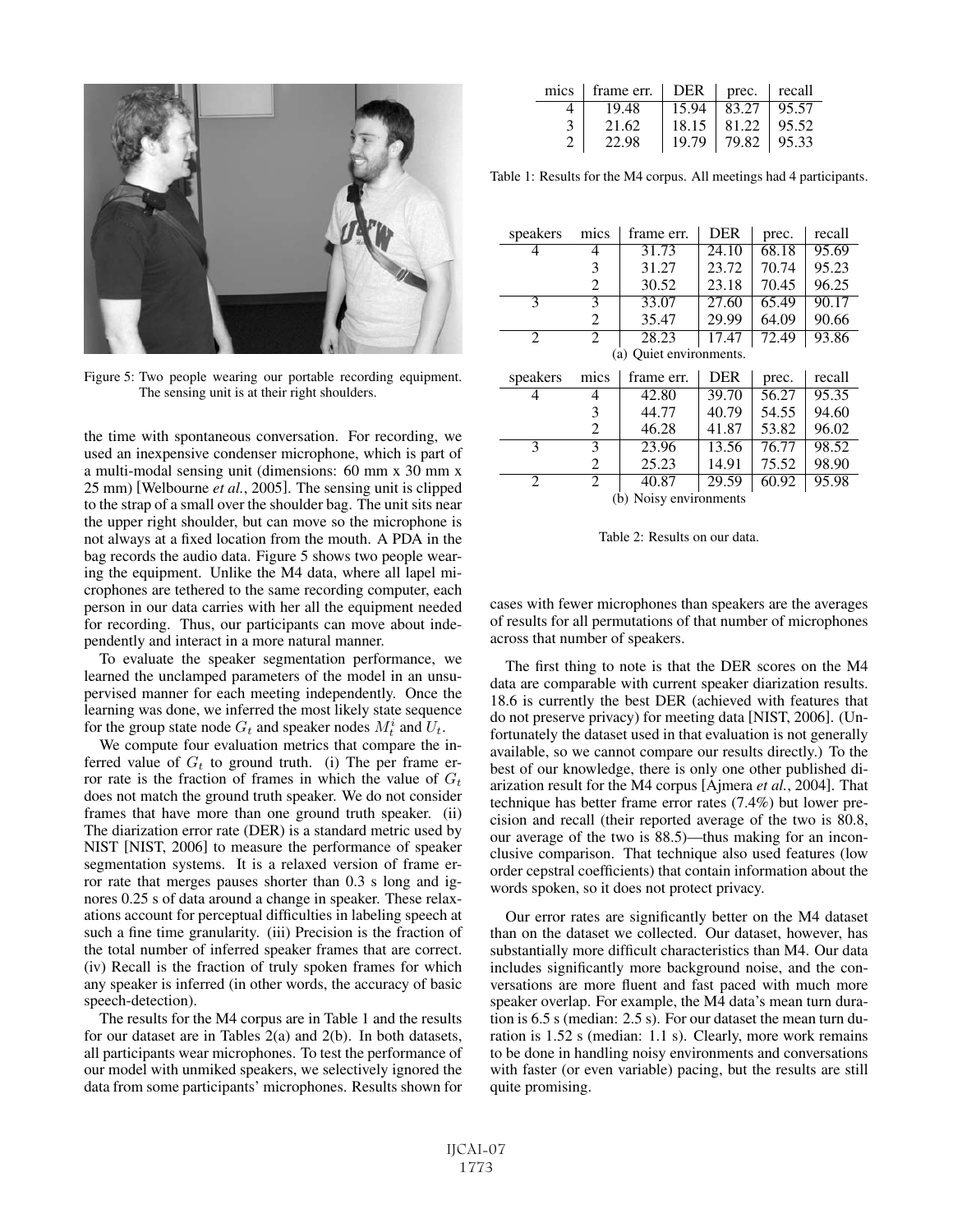

Figure 6: Model history

### 5 Discussion

Our goal of separating the different speakers in conversations and identifying when they speak while not preserving information from which intelligible speech can be reconstructed led us to explore many different variations of the model proposed in this paper. Having the correct graphical structure and acoustic features is critical in solving this problem.

A number of variations were attempted along the way. This is depicted in the development history plot shown in Figure 6. We started by using only pairwise relative energy ratios along with the voicing features for our observations (A). This performed quite poorly, failing in cases where no one was speaking and small absolute changes in energy caused large changes in their ratios. In (B), we modeled the full distribution of pairwise energies which significantly improved our error rates. Next, we experimented with the effect of making the individual speaker variables  $M_t^i$  deterministically dependent on  $G_t$  which worsened things (C) and lead to the semident on  $G_t$  which worsened things (C) and lead to the semideterministic CPT we ultimately used. In (D) and (E) we tried adding various energy statistics as children of  $U_t$  to determine when unmiked persons were speaking. For (D) we added the maximum microphone energy, and in (E) we added the mean and variance of all the energies, but these models were not appreciably better. Removing these energy observations and using an aggregate voicing indicator  $A_t^V$  alone in model (F),<br>did help—(F) is 3% lower than (B) Model (G) was an atdid help— $(F)$  is 3% lower than  $(B)$ . Model  $(G)$  was an attempt to add back the mean and variance of energy, but those features (even after normalization) continued to hurt performance. This suggests that those features are not sufficiently discriminative which causes EM to converge to unhelpful parameter values. Lastly, model (H) uses the smoothed log entropy of the energy distribution, as described earlier in Section 3.

### 6 Future Work

There are many ways that our model could be extended. Currently, it requires at least two microphones, and we are exploring ways to allow it to work with only one microphone. And while the model is theoretically capable of inferring overlapping speakers, the semi-deterministic conditional probabilities from the  $G_t$  node prevent it from reliably doing so. We are exploring ways of adding a switching node [Bilmes, 2000] to explicitly represent changes in speaker turns as well as interruptions and interjections. Additionally, we have not experimented with very many different values of the pre-defined parameters. It may be possible to learn some of these from other data, as we do with the voicing parameters, or to allow EM to learn them within given bounds. Learning better turn transition probabilities will probably help our results the most, since turn lengths seem to vary with conversation type.

We also plan to apply this model to the analysis of a much larger data set. We have recently collected over 4,400 hours of data from 24 subjects over the course of 9 months. The subjects wore our data collection equipment and all feature extraction was done in real-time on the PDA. (The data also contains features beyond those listed in this paper, but none from which intelligible speech can be reconstructed.) We hope to use our model (along with other techniques) to study the evolution of the subjects' conversational styles and social network. To the best of our knowledge, this is the most detailed study of face-to-face social interactions ever done using automatically gathered data. We would not have been able to collect this data without the privacy guarantees provided by our feature set.

## 7 Conclusion

We have presented a DBN and privacy-sensitive feature set that are capable of inferring who was speaking when in a conversation. The feature set does not include any information that could be used to reconstruct intelligible speech. In clean data, its performance is comparable to that of systems that use much richer features from which the original speech can be reconstructed. Even though other features useful for speech synthesis and recognition could have been used, we believe there is a huge advantage to protecting privacy. In the long run, this will allow us to collect and model more interesting and spontaneous conversations and extend this work to capture richer conversation dynamics and handle varying numbers of speakers and overlaps.

### Acknowledgements

This work was supported by National Science Foundation grant IIS-0433637.

#### References

- [Ajmera *et al.*, 2004] J. Ajmera, G. Lathoud, and L. Mc-Cowan. Clustering and segmenting speakers and their locations in meetings. In *Proceedings of ICASSP*, 2004.
- [Ang, 2002] J. Ang. Prosody-based automatic detection of annoyance and frustration in human-computer dialog. In *Proceedings of ICSLP*, 2002.
- [Basu, 2002] S. Basu. *Conversational Scene Analysis*. PhD Thesis, MIT, 2002.
- [Batliner *et al.*, 2000] A. Batliner, K. Fisher, R. Huber, J. Spilker, and E. Noth. Desperately seeking emotions or: Actors, wizards and human beings. In *Proceedings of the ISCA ITRW on Speech and Emotion*, 2000.
- [Baym *et al.*, 2004] N. Baym, Y. B. Zhang, and M. C. Lin. Social interactions across media: Interpersonal communication on the internet, telephone and face-to-face. *New Media and Society*, 6:299–318, 2004.